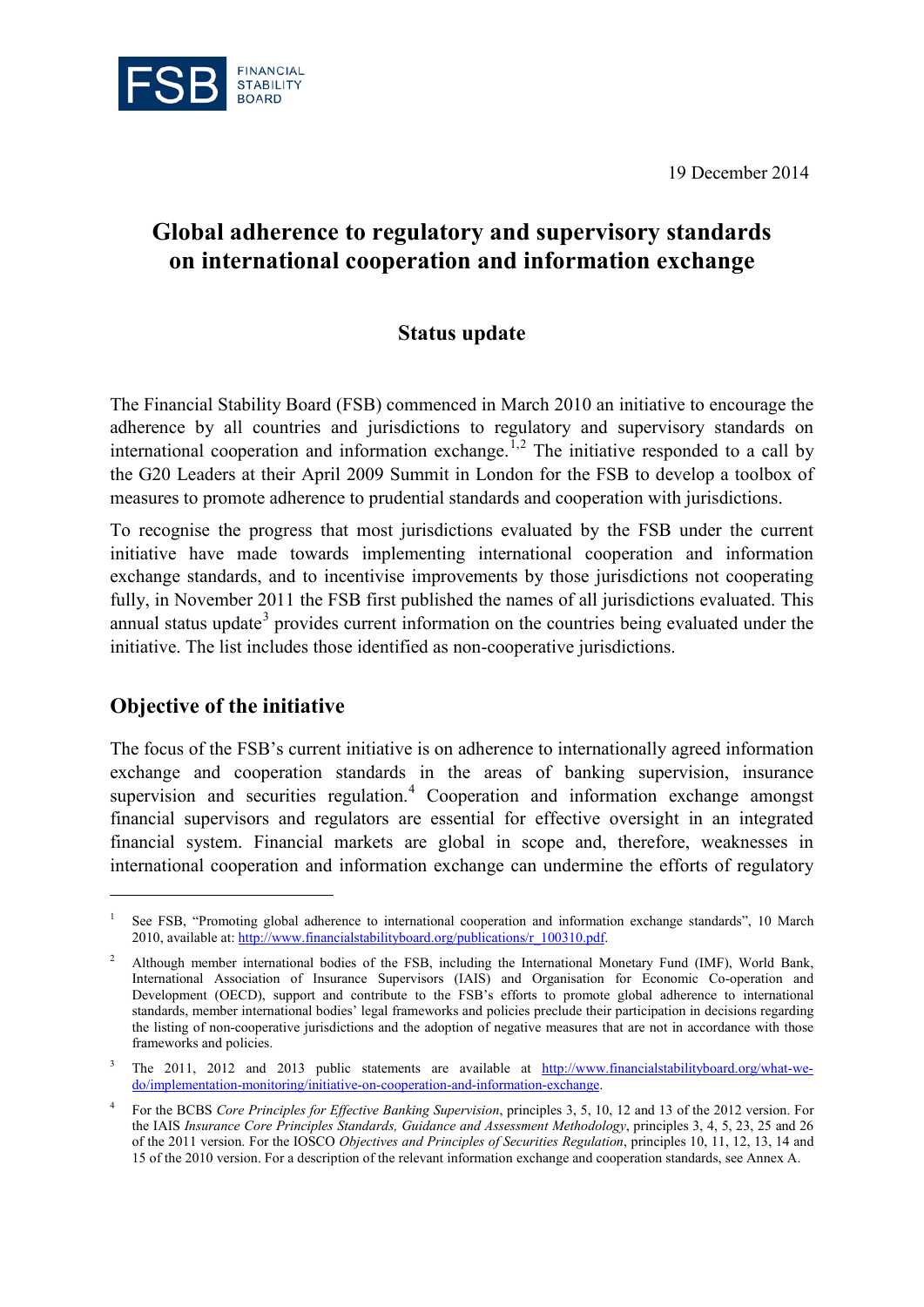and supervisory authorities to ensure that laws and regulations are followed and that the global operations of the financial institutions, for which they have responsibility, are adequately supervised.

The current initiative is part of a framework that the FSB has put in place for encouraging stronger adherence to international standards more broadly.<sup>[5](#page-1-0)</sup> In this framework, FSB member jurisdictions have committed to lead by example. They have committed to implement international financial standards, participate in international assessments, and disclose their degree of adherence. In addition, FSB members undergo periodic peer reviews focused on the implementation and effectiveness of international financial standards and of policies agreed within the FSB.

## **Jurisdictions evaluated**

-

While the ultimate objective of the FSB's initiative is to promote implementation by all jurisdictions, the initial focus is on the adherence of FSB members and other jurisdictions that rank highly in financial importance. Under the initiative, the FSB prioritised a pool of about 60 jurisdictions for evaluation, including all 24 FSB member jurisdictions together with non-FSB jurisdictions that rank highly based on a combination of economic and financial indicators. (The ranking process is described in more detail in Annex B of the November 2011 statement).

The FSB has to date evaluated the jurisdictions listed in Tables 1 to 3 to determine whether they demonstrate sufficiently strong adherence to regulatory and supervisory standards on international cooperation and information exchange. Adherence was evaluated by the FSB based on the latest available detailed assessment report underlying the IMF-World Bank Report on the Observance of Standards and Codes [\(ROSC\)](http://www.imf.org/external/np/rosc/rosc.asp), as well as on the signatory status to the IOSCO Multilateral Memorandum of Understanding Concerning Consultation and Cooperation and the Exchange of Information [\(MMoU\)](http://www.iosco.org/about/?subsection=mmou).

The FSB has updated in 2014 the ranking of jurisdictions' financial importance, using the same ranking process as the one published in 2011, but with more recent data and in some cases updated data sources (see Annex B). As a result, the FSB has decided to add to the evaluation pool at the beginning of 2015 the six jurisdictions that were not in the initial pool but now rank in the 60 financially most important according to latest data: Kuwait, Macao, Nigeria, Panama, Peru and Qatar. All jurisdictions that were in the initial evaluation pool and that have not yet demonstrated sufficiently strong adherence to the relevant standards will remain in the pool until their evaluations are completed.

<span id="page-1-0"></span><sup>5</sup> See FSB, "Framework for Strengthening Adherence to International Standards", 9 January 2010, available at: [http://www.financialstabilityboard.org/publications/r\\_100109a.pdf.](http://www.financialstabilityboard.org/publications/r_100109a.pdf)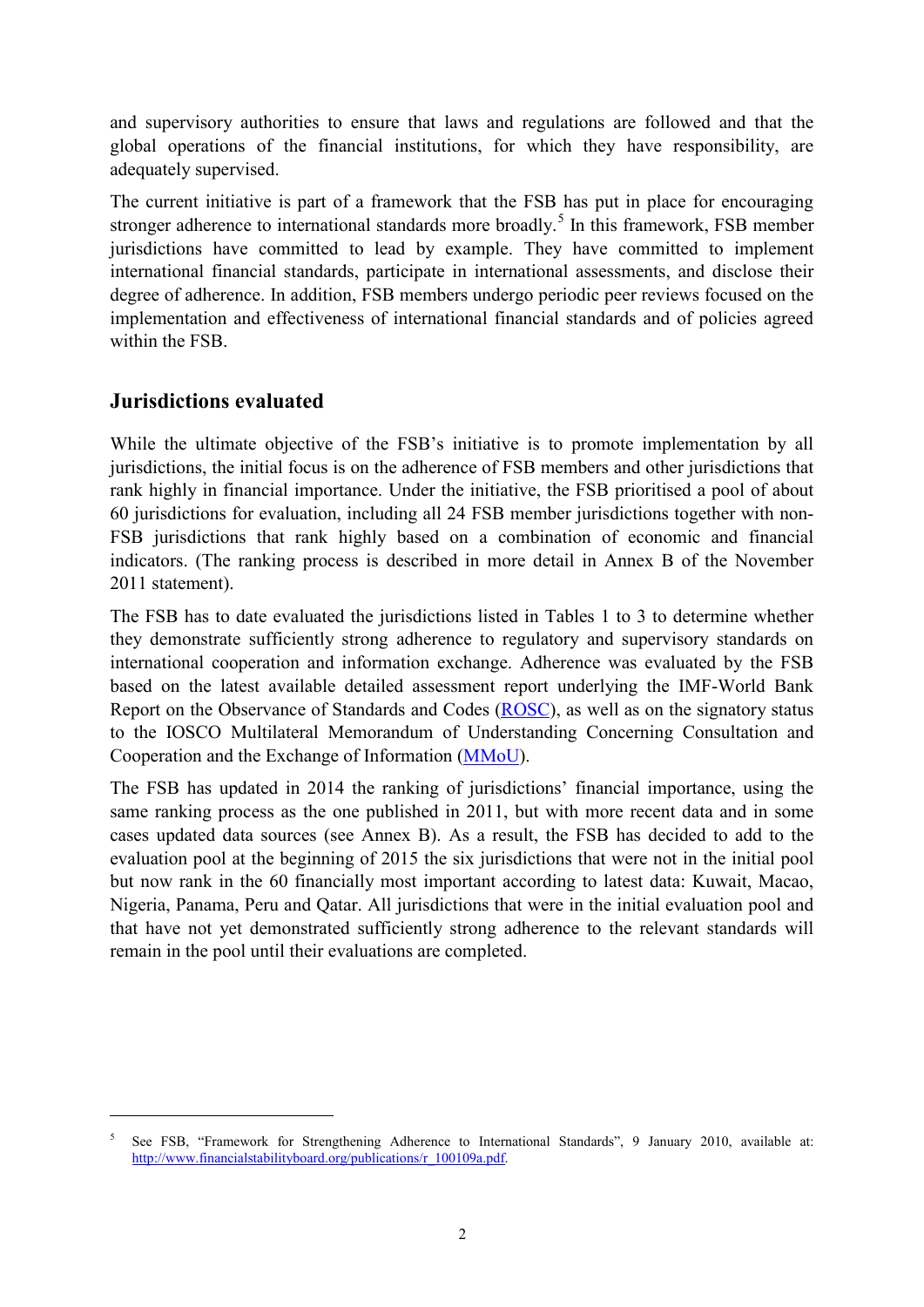## **Jurisdictions demonstrating sufficiently strong adherence**

The following jurisdictions were assessed in their most recent IMF-World Bank detailed assessment reports as compliant or largely compliant with all, or all except one, of the relevant cooperation and information exchange standards.<sup>[6](#page-2-0)</sup> Therefore, these jurisdictions demonstrate sufficiently strong adherence to those standards. Since the December 2013 public statement, one more jurisdiction – Poland – has demonstrated sufficiently strong adherence.

The IMF-World Bank assessments were conducted against the versions of the standards and assessment methodologies in force at the time of the assessments. Consequently, in some cases, older versions of these standards and methodologies were used. These assessments will be updated by the IMF and World Bank over time.

|                                                            |                      | Table 1        |                     |                       |  |  |  |  |
|------------------------------------------------------------|----------------------|----------------|---------------------|-----------------------|--|--|--|--|
| Jurisdictions demonstrating sufficiently strong adherence* |                      |                |                     |                       |  |  |  |  |
| <b>Australia</b>                                           | Cyprus               | India          | Mexico              | Sweden                |  |  |  |  |
| Austria                                                    | Czech Republic       | <b>Ireland</b> | <b>Netherlands</b>  | Switzerland           |  |  |  |  |
| <b>Bahrain</b>                                             | Denmark              | Isle of Man    | New Zealand         | Thailand              |  |  |  |  |
| Belgium                                                    | Finland              | <b>Italy</b>   | Norway              | UAE                   |  |  |  |  |
| <b>Bermuda</b>                                             | France               | Japan          | Poland              | <b>United Kingdom</b> |  |  |  |  |
| <b>Brazil</b>                                              | Germany              | Jersey         | Portugal            | <b>United States</b>  |  |  |  |  |
| British Virgin Islands                                     | Gibraltar            | Korea          | Saudi Arabia        |                       |  |  |  |  |
| Canada                                                     | Guernsey             | Liechtenstein  | <b>Singapore</b>    |                       |  |  |  |  |
| Cayman Islands                                             | <b>Hong Kong SAR</b> | Luxembourg     | <b>South Africa</b> |                       |  |  |  |  |
| China                                                      | Iceland              | Malta          | Spain               |                       |  |  |  |  |

\* FSB member jurisdictions are indicated in bold.

<u>.</u>

<span id="page-2-0"></span><sup>&</sup>lt;sup>6</sup> The acceptance by IOSCO of a jurisdiction as a signatory to the MMoU is evidence of that jurisdiction's adherence to standards of cooperation and information exchange that, for the purpose of the FSB's current initiative, is considered to be of strength equivalent to an assessment of full compliance with the relevant securities standards through an IMF-World Bank assessment. The FSB encourages all jurisdictions to take the steps necessary to meet the standards set by the IOSCO MMoU.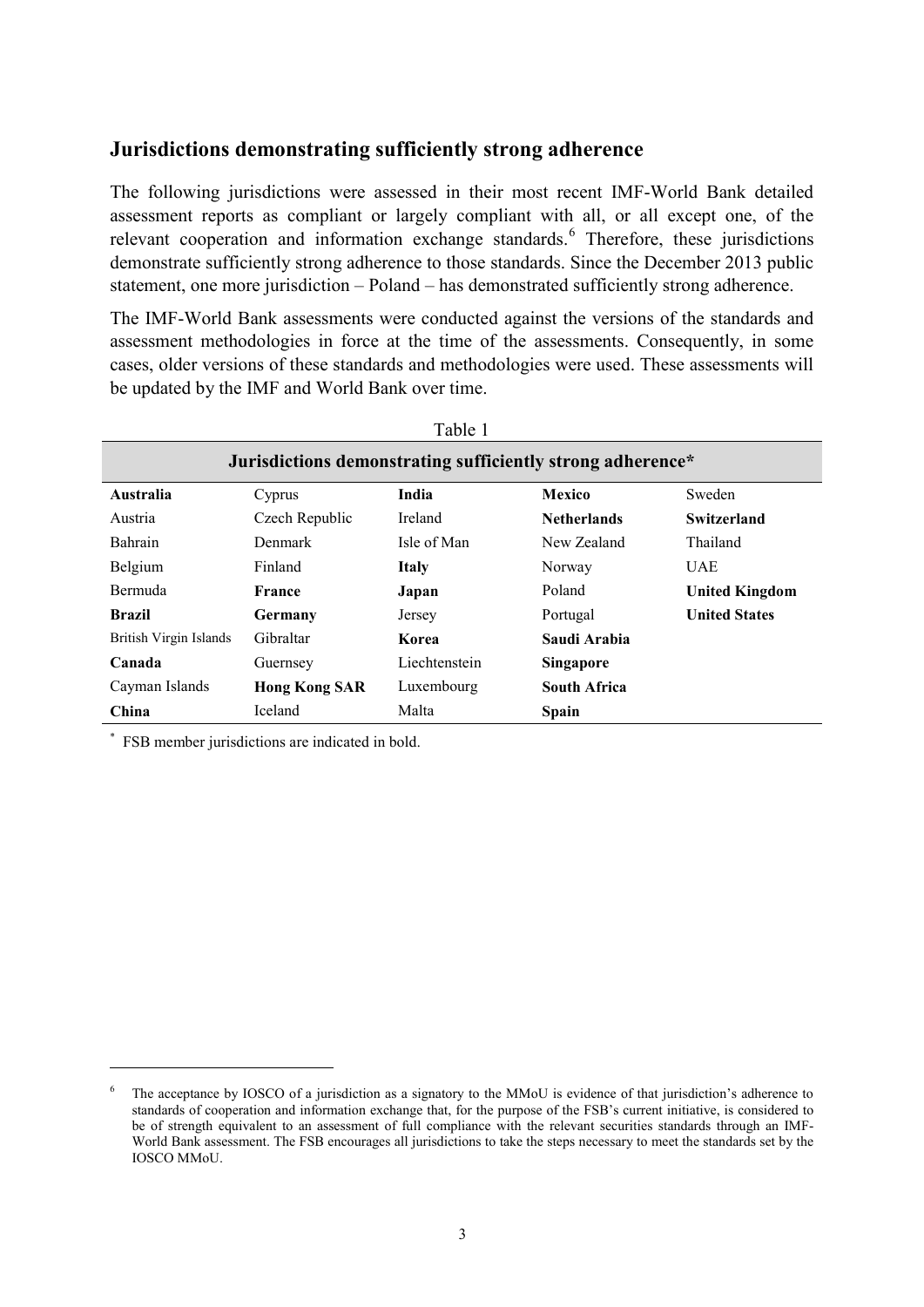## **Jurisdictions taking the actions recommended by the FSB but that have yet to demonstrate sufficiently strong adherence**

Some of the following jurisdictions are in the process of implementing reforms to strengthen their adherence. Others have old assessments that indicated weaknesses in international cooperation and information exchange, or have never been assessed, and have requested new assessments by the IMF and World Bank. The FSB is working with several authorities to develop a plan for implementing the actions recommended by the IMF-World Bank team in the latest detailed assessment report.

| Table 2                                                                                                                   |                       |                                            |                      |                                        |                       |  |  |  |
|---------------------------------------------------------------------------------------------------------------------------|-----------------------|--------------------------------------------|----------------------|----------------------------------------|-----------------------|--|--|--|
| Jurisdictions taking the actions recommended by the FSB but<br>that have yet to demonstrate sufficiently strong adherence |                       |                                            |                      |                                        |                       |  |  |  |
| ROSC recently completed <sup>#</sup>                                                                                      |                       | <b>FSB</b> evaluation team in dialogue     |                      | ROSC planned, requested<br>or underway |                       |  |  |  |
| <b>Bahamas</b>                                                                                                            | (insurance)           | Argentina                                  | (banking, insurance) | <b>Barbados</b>                        | (banking, securities) |  |  |  |
| Chile                                                                                                                     | (banking, securities) | Greece                                     | (insurance)          | Colombia                               | (banking)             |  |  |  |
| Indonesia                                                                                                                 | $(banking)^{k}$       | <b>Mauritius</b>                           | (banking, insurance) | Hungary                                | (banking)             |  |  |  |
| Israel                                                                                                                    | (insurance)           | Russia<br>(banking, insurance, securities) |                      |                                        |                       |  |  |  |
| Malaysia                                                                                                                  | (insurance)           | <b>Turkey</b>                              | (banking, insurance) |                                        |                       |  |  |  |

Areas of weakness identified in the most recently available IMF-World Bank assessments are indicated in parentheses. Banking = BCBS *Core Principles for Effective Banking Supervision*; insurance = IAIS *Insurance Core Principles*; securities = IOSCO *Objectives and Principles of Securities Regulation*.

\* : FSB-member jurisdictions are indicated in bold.

# : Includes jurisdictions where ROSCs have been recently completed and for which the detailed assessment reports either show remaining weaknesses or are not yet available to the FSB.

& : Insurance not previously assessed

 $\land$ : Insurance assessment completed but the detailed assessment report not yet available to the FSB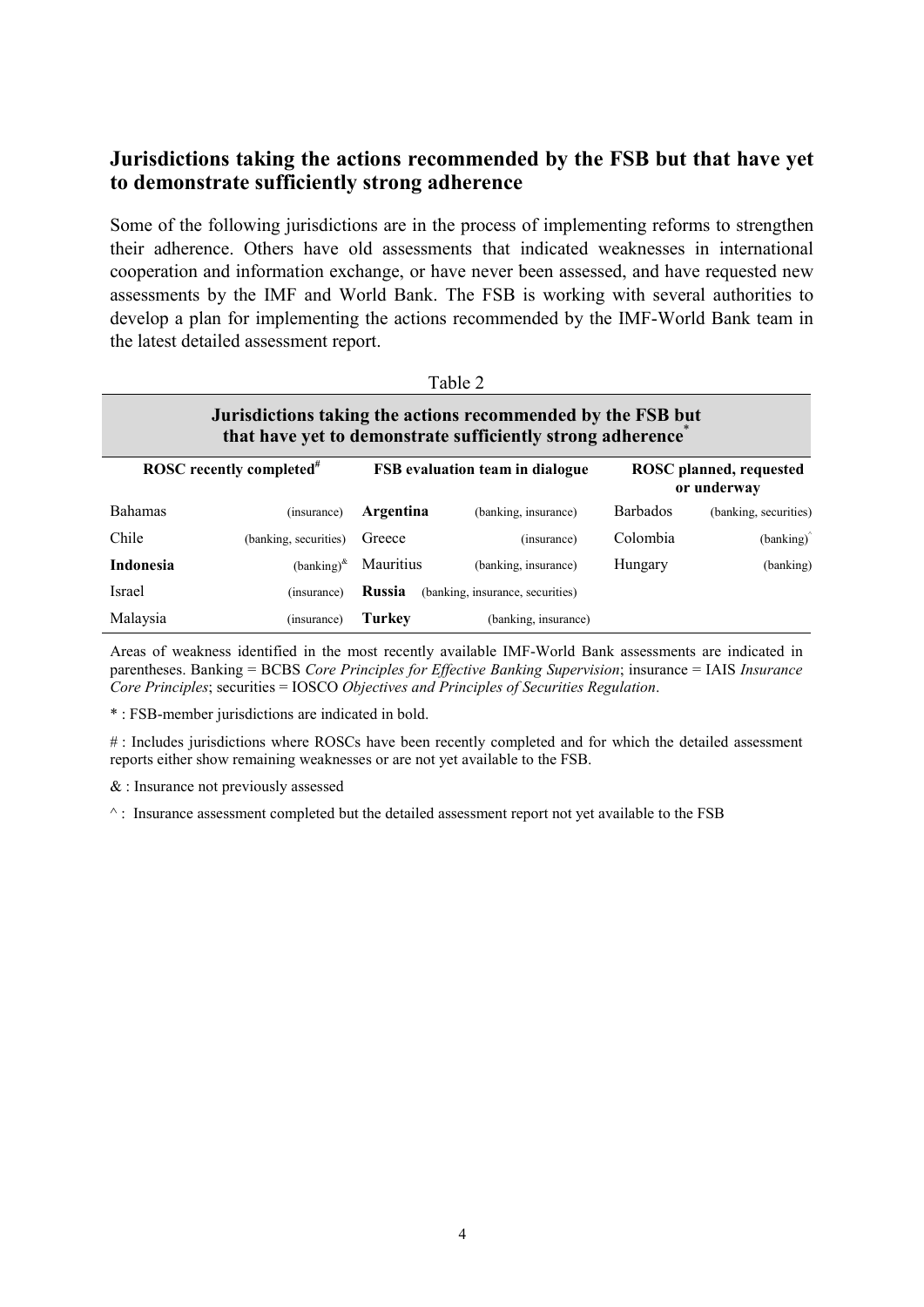## **Non-cooperative jurisdictions**

The FSB has determined the following jurisdictions to be non-cooperative. Jurisdictions are identified as non-cooperative if they are participating in the FSB's evaluation process but showing insufficient progress to address weak compliance; not cooperating satisfactorily with the FSB's process for strengthening adherence (for example, declining to share with the FSB the latest IMF-World Bank detailed assessment reports on the observance of the relevant standards); or not engaged in dialogue with the FSB. The FSB continues to work with these jurisdictions to encourage their adherence to regulatory and supervisory standards on international cooperation and information exchange.

| Table 3                                                                                              |  |  |  |  |  |  |
|------------------------------------------------------------------------------------------------------|--|--|--|--|--|--|
| Non-cooperative jurisdictions                                                                        |  |  |  |  |  |  |
| Participating in the evaluation process but showing insufficient progress to address weak compliance |  |  |  |  |  |  |
| no jurisdictions at present                                                                          |  |  |  |  |  |  |
| Not cooperating satisfactorily with the FSB's process for strengthening adherence                    |  |  |  |  |  |  |
| no jurisdictions at present                                                                          |  |  |  |  |  |  |
| Not engaged in dialogue with the $FSB+$                                                              |  |  |  |  |  |  |
| Venezuela<br>never assessed by IMF-World Bank                                                        |  |  |  |  |  |  |

+ Libya has been temporarily suspended from the evaluation process. The former regime in Libya was determined in April 2011 to be a non-cooperative jurisdiction on the basis of the failure of the former regime to enter into dialogue. The FSB will seek a dialogue with the new authorities, which could lead the FSB to reevaluate Libya and move it to another category.

On 19 June 2014, the FSB issued a notice<sup>[7](#page-4-0)</sup> advising financial institutions to be aware that Venezuela has been determined by the FSB to be a non-cooperative jurisdiction and therefore to exercise appropriate caution in conducting business in Venezuela or with financial institutions supervised by the Venezuelan authorities.

-

<span id="page-4-0"></span>Se[e http://www.financialstabilityboard.org/2014/06/pr\\_140616/.](http://www.financialstabilityboard.org/2014/06/pr_140616/)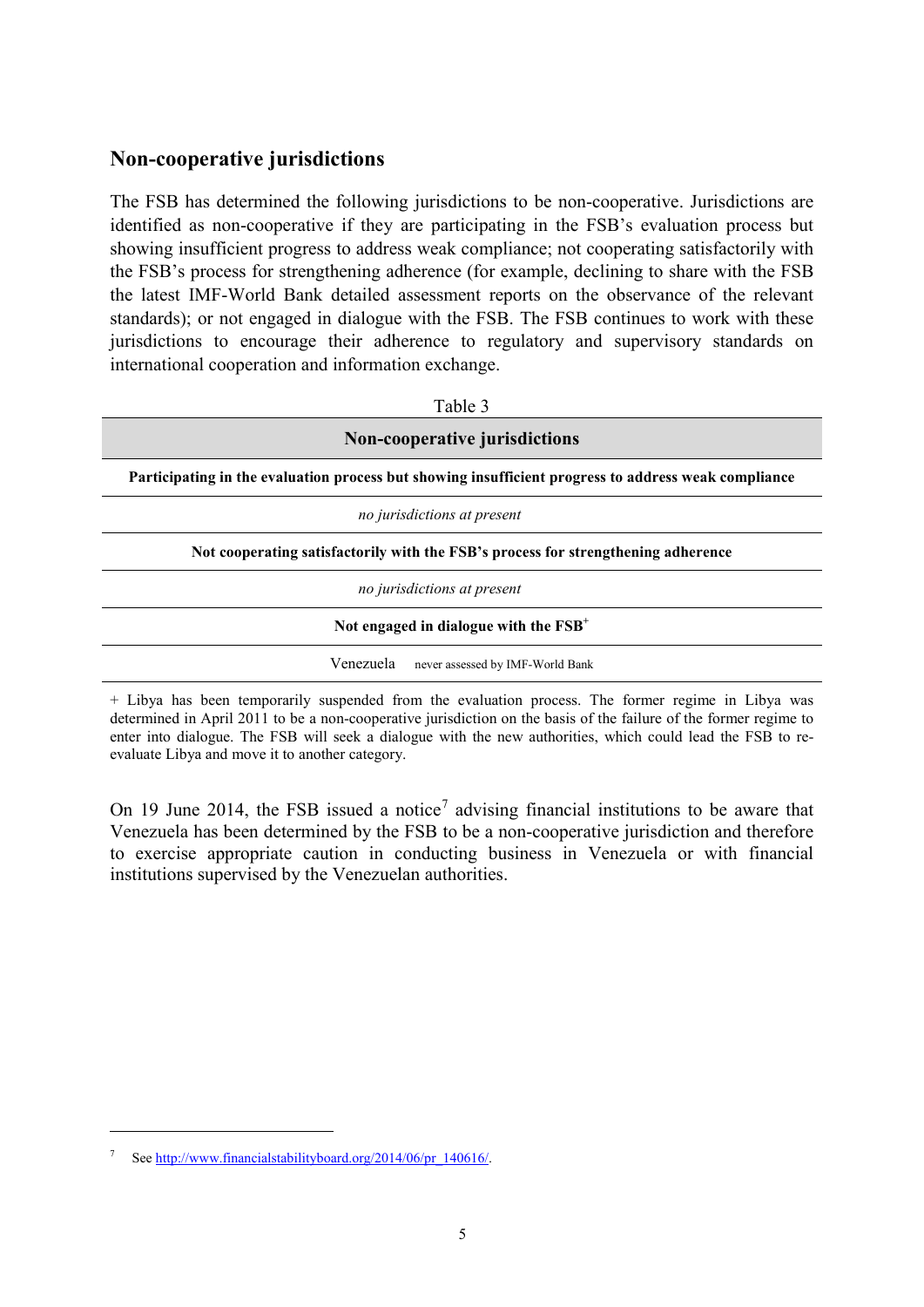## **Revised toolbox of possible measures to promote the implementation of international financial standards**

When the FSB launched the initiative on international cooperation and information exchange in March 2010, it published a toolbox of possible measures to promote the implementation of the relevant international financial standards. This toolbox is a balance of both positive measures, such as policy dialogue or technical assistance, and negative measures, which include for instance publishing an advisory, increased supervisory examination, stricter requirements or restrictions on financial institutions or on their operations.

Annex C of this update provides an updated version of the toolbox, containing a few amendments in the light of experience to date with the toolbox.

- − The section of the toolbox on policy dialogue has been expanded to include recognition of the contributions that policy dialogue of standard setting bodies and regional groups of regulators with jurisdictions can make to improving adherence to standards.
- − Amendments ensure that the toolbox covers the cases of both "home" and "host" supervisors, including the tools that FSB member authorities could use to address the higher risk that may be associated with "hosting" the branch or subsidiary of an institution headquartered in a non-cooperative jurisdiction.
- − Another possible measure has been added to the toolbox, stating that home country supervisors could exclude authorities from NCJs from participating in supervisory colleges or crisis management groups, in particular where they assess that these authorities would not meet adequate confidentiality requirements, and/or would not have the capacity to cooperate.

Additional clarificatory text has also been added to highlight that:

- − the implementation of any measures by FSB member jurisdictions will rely on their existing regulatory and supervisory frameworks, authorities will need to exercise judgement, and their decision whether to apply any measure will generally be based on a case-by-case analysis of the relevant circumstances, in light of their respective statutory mandates; and
- − any call upon members to take measures would be preceded by notification to the noncooperative jurisdiction of the measures being envisaged and opportunities for dialogue, in line with the existing practice.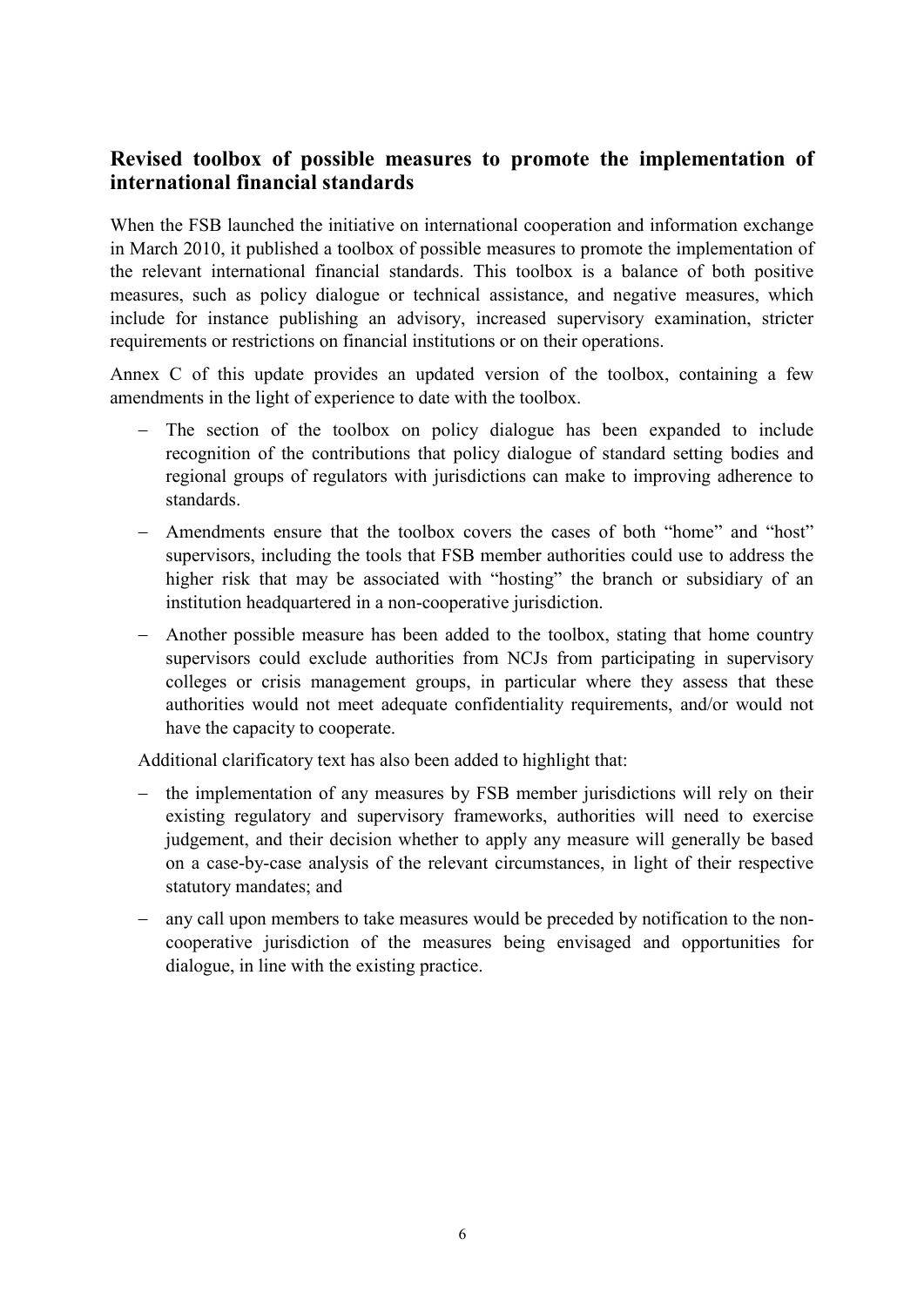#### **Annex A**

## **Regulatory and supervisory standards on international cooperation and information exchange**

There are three key standards in the financial regulatory and supervisory area: the BCBS Core Principles for Effective Banking Supervision, the IAIS Insurance Core Principles, and the IOSCO Objectives and Principles of Securities Regulation. The FSB in consultation with the BCBS, IAIS and IOSCO identified, within each of these standards, principles concerning international cooperation and information exchange. This built on earlier work by the Financial Stability Forum to identify a list of standards for priority implementation.<sup>[8](#page-6-0)</sup>

The principles listed below were selected based on two criteria: principles that relate directly to cooperation and information exchange, and principles that relate to essential supervisory powers and practices, without which effective cooperation and information exchange cannot take place. While the issues covered by some of the principles listed below are broader than cooperation and information exchange, these principles are the most relevant to the focus of the FSB. Principles that solely or mainly concern cooperation and information exchange in the areas of tax, anti-money laundering or combating the financing of terrorism were excluded because adherence to these is evaluated by other international bodies, notably the OECD and FATF.

### **BCBS [Core Principles for Effective Banking Supervision](http://www.bis.org/publ/bcbs230.htm)[9](#page-6-1)**

-

- 3. Cooperation and collaboration: Laws, regulations or other arrangements provide a framework for cooperation and collaboration with relevant domestic authorities and foreign supervisors. These arrangements reflect the need to protect confidential information.
- 5. Licensing criteria: The licensing authority has the power to set criteria and reject applications for establishments that do not meet the criteria. At a minimum, the licensing process consists of an assessment of the ownership structure and governance (including the fitness and propriety of Board members and senior management) of the bank and its wider group, and its strategic and operating plan, internal controls, risk management and projected financial condition (including capital base). Where the proposed owner or parent organisation is a foreign bank, the prior consent of its home supervisor is obtained.
- 10. Supervisory reporting: The supervisor collects, reviews and analyses prudential reports and statistical returns from banks on both a solo and a consolidated basis, and

<span id="page-6-0"></span><sup>8</sup> See Annex H of Financial Stability Forum, Report of the FSF Working Group on Offshore Centres, April 2000, available at[: http://www.financialstabilityboard.org/publications/r\\_0004b.pdf.](http://www.financialstabilityboard.org/publications/r_0004b.pdf)

<span id="page-6-1"></span><sup>9</sup> The principles listed refer to the 2012 version. Corresponding principles in the 1997 version are principles 3, 18, 19, 20, 23, 24 and 25 and in the 2006 version are principles 3, 21, 24 and 25.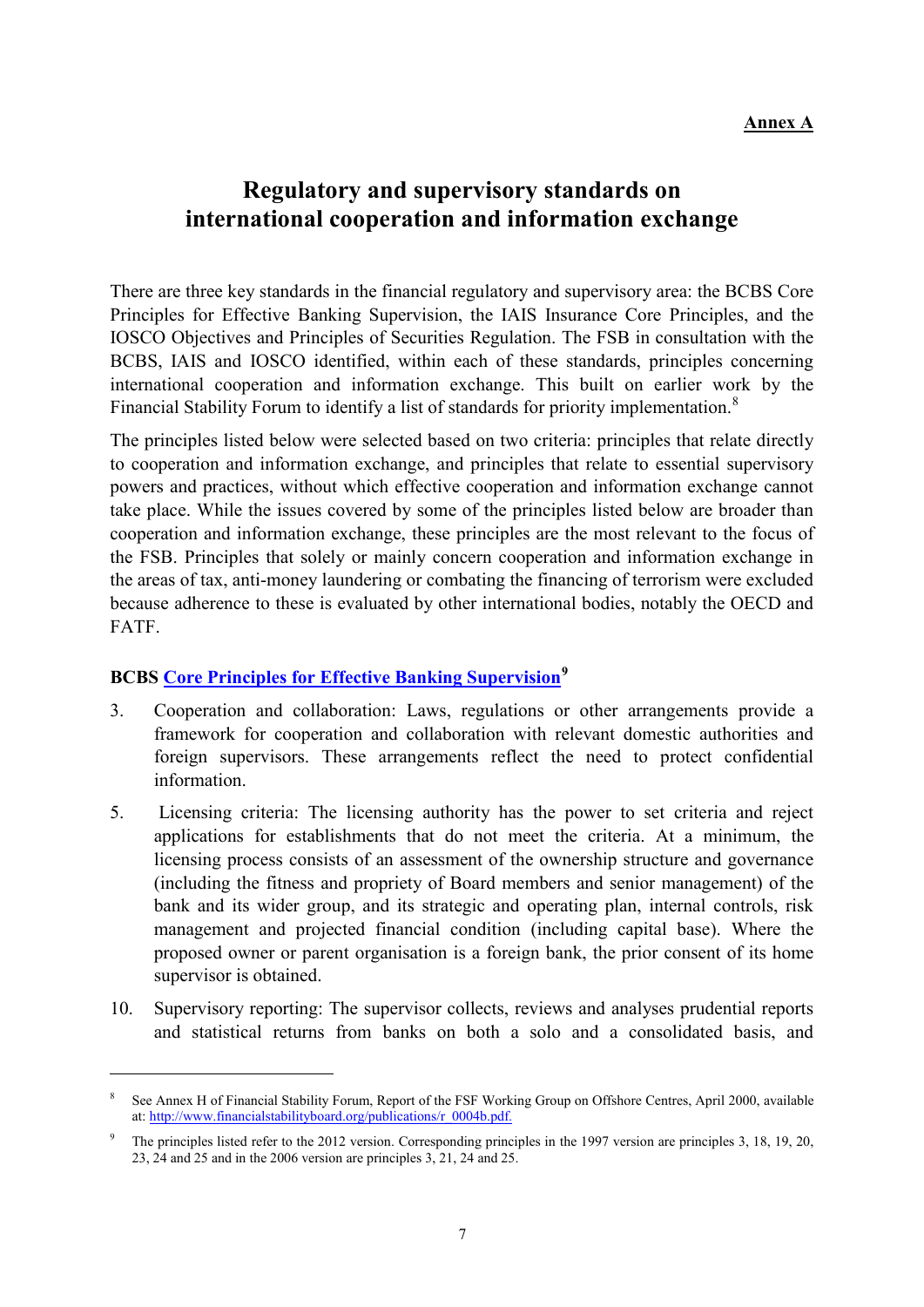independently verifies these reports, through either on-site examinations or use of external experts.

- 12. Consolidated supervision: An essential element of banking supervision is that the supervisor supervises the banking group on a consolidated basis, adequately monitoring and, as appropriate, applying prudential standards to all aspects of the business conducted by the banking group worldwide.
- 13. Home-host relationships: Home and host supervisors of cross-border banking groups share information and cooperate for effective supervision of the group and group entities, and effective handling of crisis situations. Supervisors require the local operations of foreign banks to be conducted to the same standards as those required of domestic banks.

# **IAIS** [Insurance Core Principles, Standards, Guidance and Assessment Methodology](http://www.iaisweb.org/Insurance-Core-Principles--795)**[10](#page-7-0)**

- *3*. Information Exchange and Confidentiality Requirements. The supervisor exchanges information with other relevant supervisors and authorities subject to confidentiality, purpose and use requirements.
- 4. Licensing. A legal entity which intends to engage in insurance activities must be licensed before it can operate within a jurisdiction. The requirements and procedures for licensing must be clear, objective and public, and be consistently applied.
- 5. Suitability of Persons. The supervisor requires Board Members, Senior Management, Key Persons in Control Functions and Significant Owners of an insurer to be and remain suitable to fulfil their respective roles.
- 23. Group-wide Supervision. The supervisor supervises insurers on a legal entity and group-wide basis.
- 25. Supervisory Cooperation and Coordination. The supervisor cooperates and coordinates with other relevant supervisors and authorities subject to confidentiality requirements.
- 26. Cross-border Cooperation and Coordination on Crisis Management) The supervisor cooperates and coordinates with other relevant supervisors and authorities such that a cross-border crisis involving a specific insurer can be managed effectively.

## **IOSCO [Objectives and Principles of Securities Regulation](http://www.iosco.org/library/pubdocs/pdf/IOSCOPD323.pdf)[11](#page-7-1)**

#### *C. Principles for the Enforcement of Securities Regulation*

-

10. The Regulator should have comprehensive inspection, investigation and surveillance powers.

<span id="page-7-0"></span><sup>&</sup>lt;sup>10</sup> The principles listed refer to the 2011 version. Corresponding principles in the 2000 version are principles 2, 15 and 16 and in the 2003 version are principles 5, 6, 7 and 17.

<span id="page-7-1"></span><sup>&</sup>lt;sup>11</sup> The principles listed refer to the 2010 version. Corresponding principles in the 1998 version are principles 8, 9, 10, 11, 12 and 13.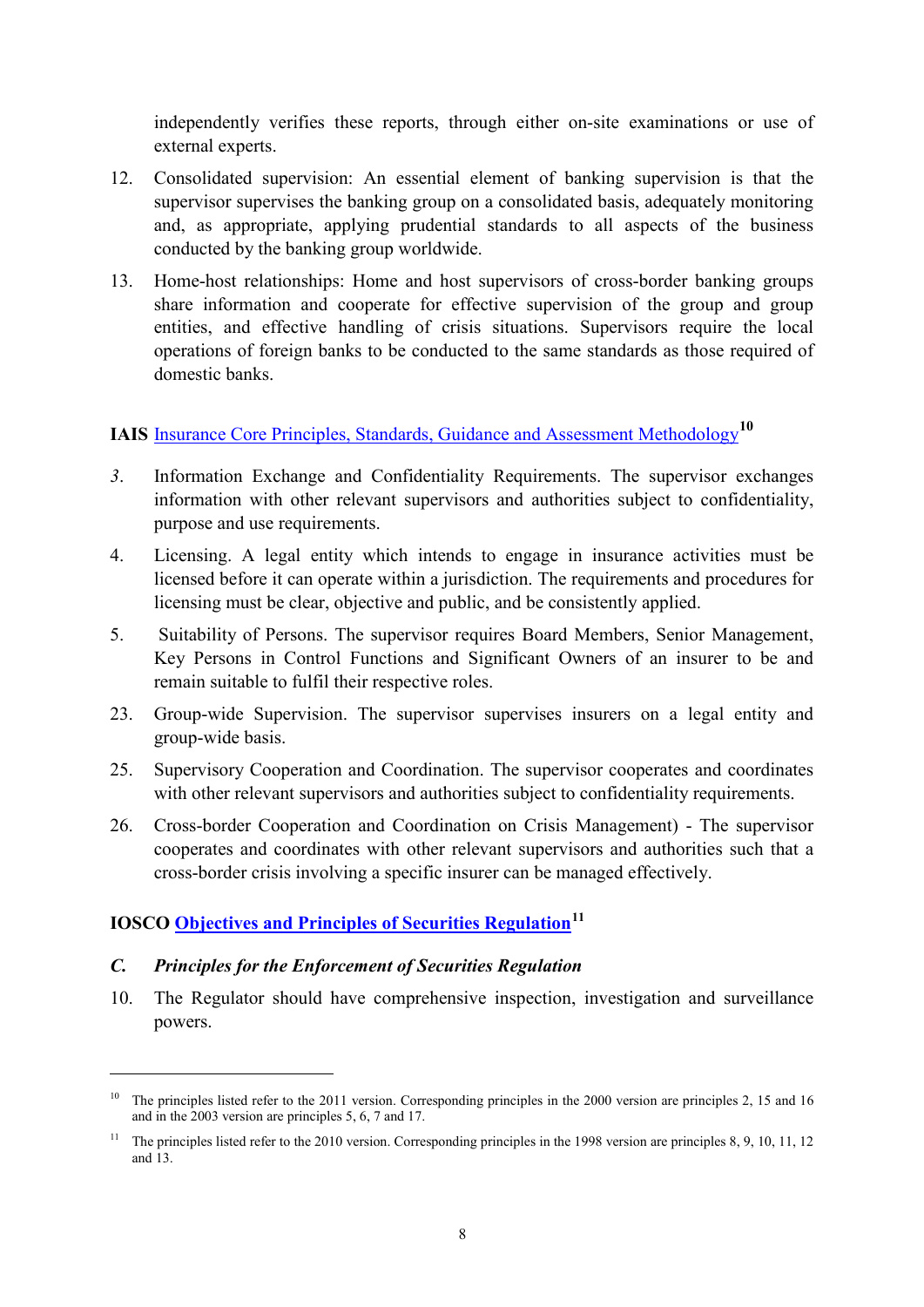- 11. The Regulator should have comprehensive enforcement powers.
- 12. The regulatory system should ensure an effective and credible use of inspection, investigation, surveillance and enforcement powers and implementation of an effective compliance program.

#### *D. Principles for Cooperation in Regulation*

- 13. The Regulator should have authority to share both public and non-public information with domestic and foreign counterparts.
- 14. Regulators should establish information sharing mechanisms that set out when and how they will share both public and non-public information with their domestic and foreign counterparts.
- 15. The regulatory system should allow for assistance to be provided to foreign Regulators who need to make inquiries in the discharge of their functions and exercise of their powers.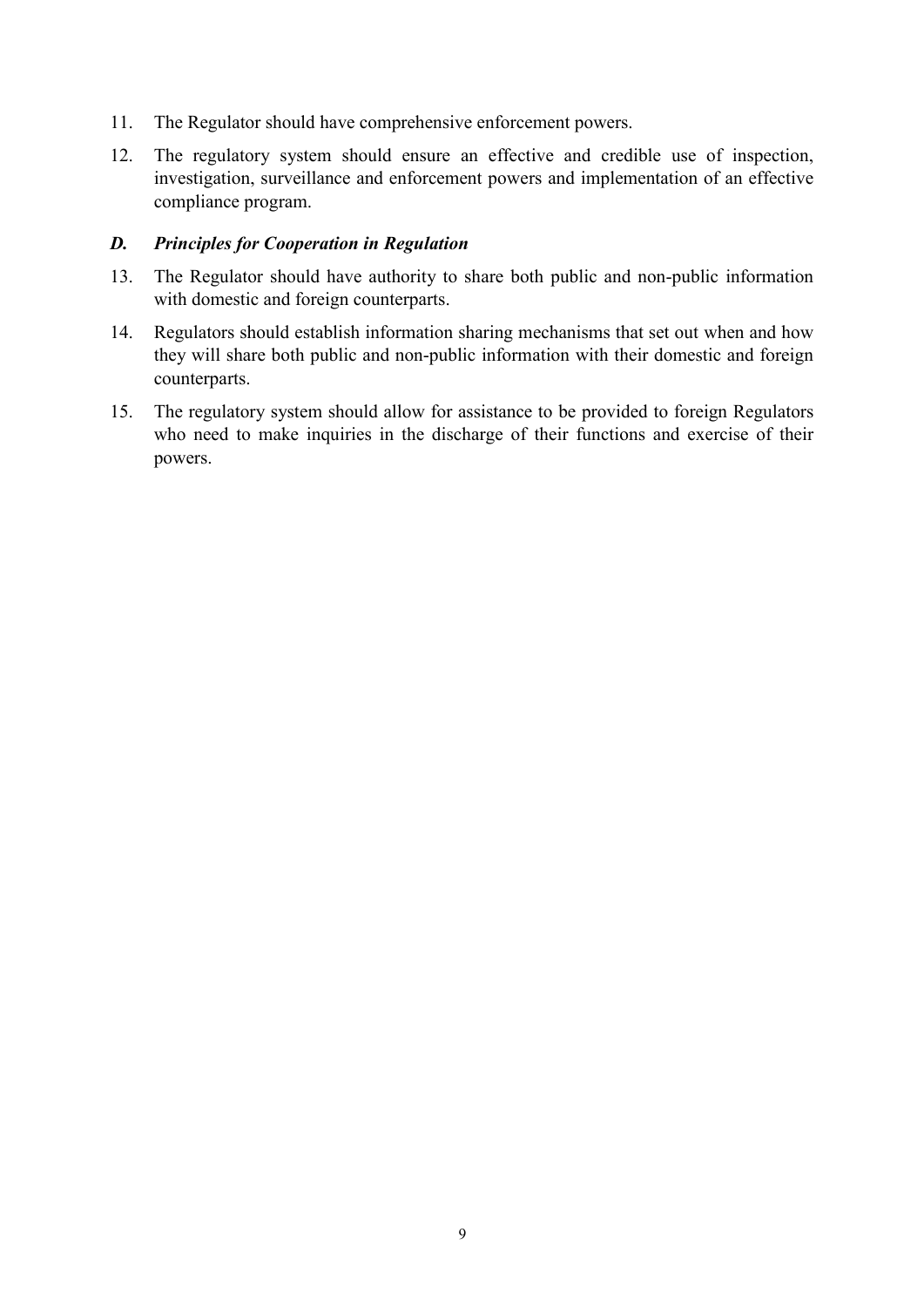## **Combining indicators of financial importance**

A comprehensive assessment of financial importance will necessarily involve a degree of iudgement.<sup>[12](#page-9-0)</sup> However, for the purposes of prioritising jurisdictions for further evaluation by the FSB, the legitimacy and effectiveness of the process are strengthened by using objective measures that are transparently applied.

#### **Indicators of financial importance**

-

Section 2.1 of the March 2010 document outlines a number of indicators of financial importance. The definition of each indicator, together with the source of the data used for the ranking updated in 2014, is given below.

Domestic financial assets, both in absolute terms and relative to national GDP, where domestic financial assets are estimated by summing the domestic deposit base and the capitalisation of domestic equity and bond markets:

**GDP:** gross domestic product, at current prices; 2012 or latest available year, in billions of USD. Sources: IMF, *World Economic Outlook*; United Nations, National Accounts Main Aggregates Database; national data.

**Currency and deposits:** money plus quasi-money or broad money liabilities; for euro area countries: currency issued plus demand deposits and other deposits. Amount outstanding at end-2012 or latest available date, in billions of USD, converted from local currency at the relevant date. Source: IMF, *International Financial Statistics* (monthly series).

**Equity securities:** domestic market capitalisation, end-2012, in billions of USD. Sources: World Federation of Exchanges; Datastream.<sup>[13](#page-9-1)</sup>

**Domestic debt securities:** domestic debt securities, or total securities issued minus international debt securities. Amount outstanding at end-2012. Source: BIS, securities statistics (BIS *Quarterly Review*, Table 16A or Tables 18 and 11A).

**Domestic financial assets:** Sum of currency & deposits, equity securities and domestic debt securities, in billions of USD and as a percentage of national GDP.

External financial assets and liabilities of a jurisdiction as measured by creditor-side data, specifically the BIS international banking statistics and the IMF Coordinated Portfolio Investment Survey:

<span id="page-9-0"></span><sup>&</sup>lt;sup>12</sup> For a discussion of ways to assess the systemic importance of financial institutions and markets, see the report prepared by the IMF, BIS and FSB on "*Guidance to Assess the Systemic Importance of Financial Institutions, Markets and Instruments: Initial Considerations*", October 2009, available at: [http://www.financialstabilityboard.org/publications/r\\_091107c.pdf.](http://www.financialstabilityboard.org/publications/r_091107c.pdf)

<span id="page-9-1"></span><sup>&</sup>lt;sup>13</sup> Market capitalisation from Datastream in local currency was converted to USD using end 2012 exchange rates from IMF International Financial Statistics.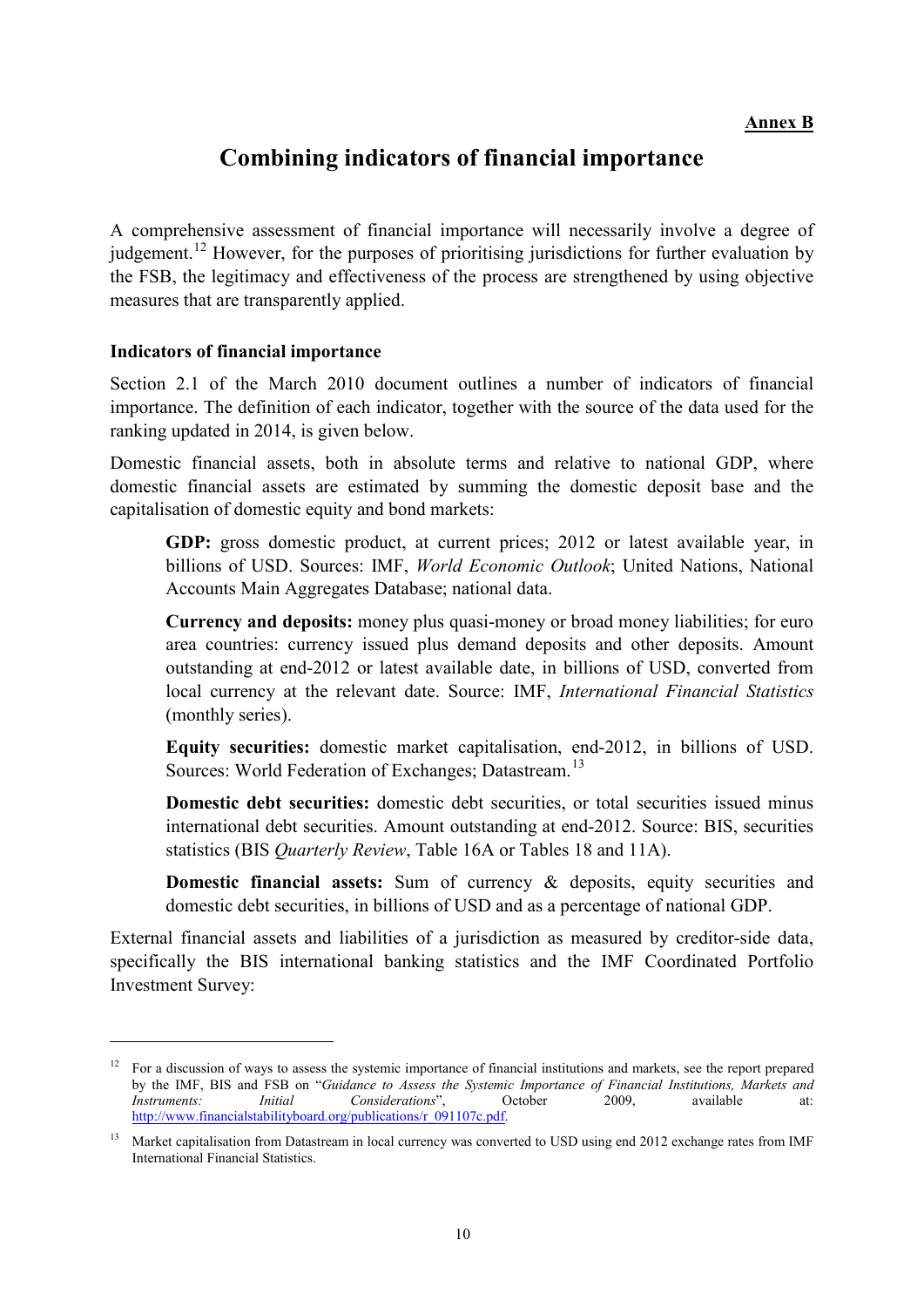**Deposits placed abroad:** cross-border liabilities (loans and deposits) of BIS reporting banks to residents of the specified jurisdiction; amount outstanding at end-2012, in billions of USD. Source: BIS, locational banking statistics by residence (BIS *Quarterly Review*, Table 7A).

**Official reserve assets:** foreign exchange reserves; amount outstanding at end-2012, in billions of USD. Source: IMF, *International Financial Statistics*.

**Foreign portfolio assets:** portfolio investment assets (equity and debt securities); amount outstanding at end-2012, in billions of USD. Source: IMF, Coordinated Portfolio Investment Survey.

**Loans from abroad:** cross-border claims (loans and deposits) of BIS reporting banks on residents of the specified jurisdiction; amount outstanding at end-2012, in billions of USD. Source: BIS, locational banking statistics by residence (BIS *Quarterly Review*, Table 7A).

**Foreign portfolio liabilities:** portfolio investment liabilities (equity and debt securities) to non-residents; amount outstanding at end-2012, in billions of USD. Source: IMF, Coordinated Portfolio Investment Survey.

**Liabilities to official institutions:** securities issued by residents of the specified jurisdiction and held as official reserve assets or as international organisations' portfolio investment; amount outstanding at end-2012, in billions of USD. Source: IMF, Coordinated Portfolio Investment Survey.

**Gross external position:** Sum of deposits placed abroad, loans from abroad, official reserve assets, foreign portfolio assets, foreign portfolio liabilities and liabilities to official institutions, in billions of USD and as a percentage of national GDP.

Gross capital flows, both in absolute terms and relative to GDP:

**Inward investment:** investment by non-residents, comprising foreign direct investment, portfolio investment and other types of investment (e.g. bank lending), derivatives, IMF credit and exceptional financing. Sum of absolute values of annual flows in 2011 and 2012, in billions of USD. Where this data is not available, bank credit (loans/deposits, debt securities, other positions) only. Sources: IMF, International Financial Statistics; BIS, locational banking statistics by residence (BIS *Quarterly Review*, Table 6A).

**Outward investment:** investment abroad by residents, comprising foreign direct investment, portfolio investment and other types of investment (e.g. bank lending), derivatives, official reserves. Sum of absolute values of annual flows in 2011 and 2012, in billions of USD. Where this data is not available, bank credit (loans/deposits, debt securities, other positions) only. Sources: IMF, International Financial Statistics; BIS, locational banking statistics by residence (BIS *Quarterly Review*, Table 6A).

**Gross flows:** Sum of inward investment and outward investment (in absolute value), in billions of USD and as a percentage of national GDP.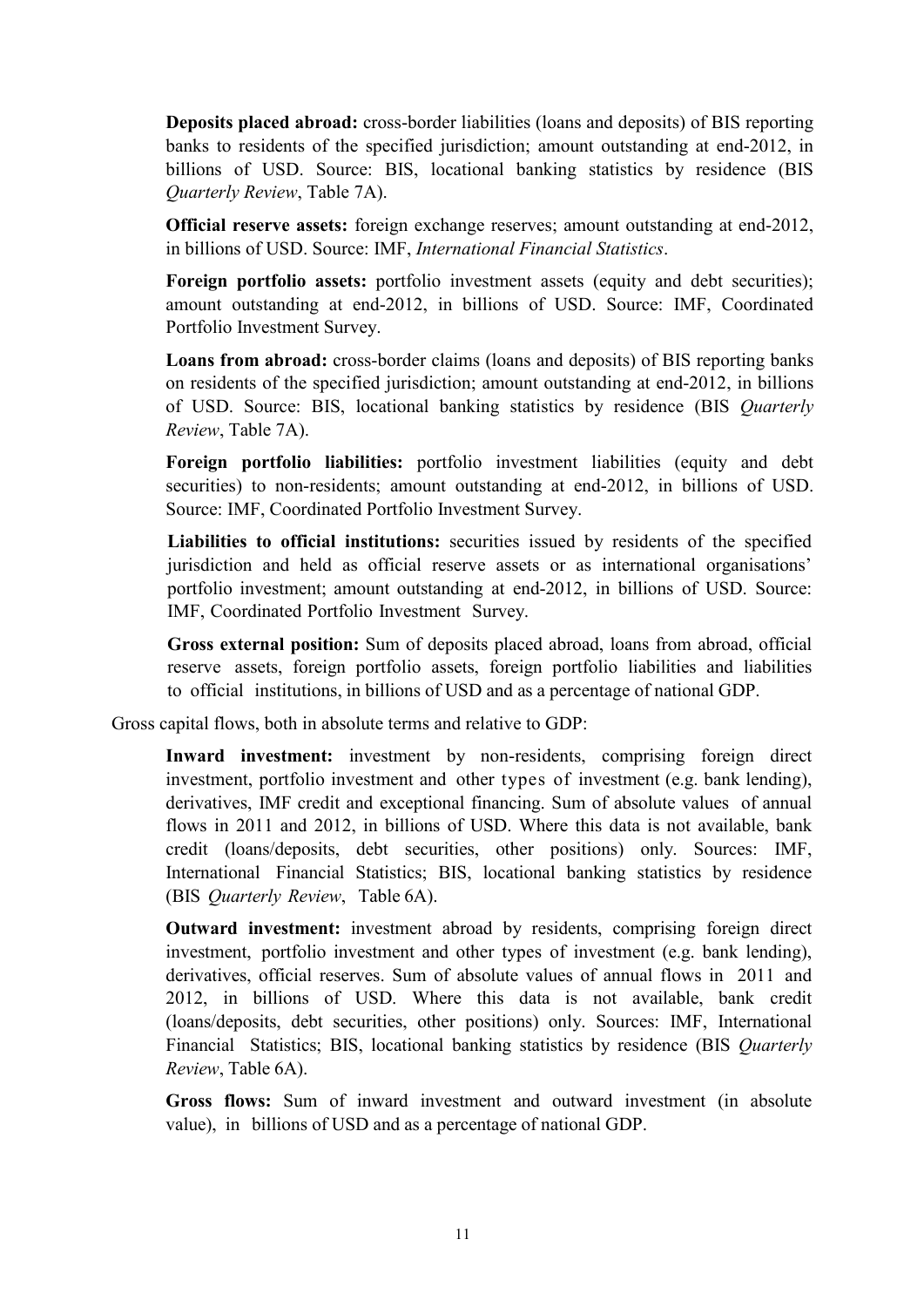Market share in selected global market segments: cross-border interbank assets, pension fund assets, hedge fund assets (based on both the location of the manager and the legal domicile of the fund), OTC derivatives markets, and insurance premiums:

**Cross-border interbank assets:** cross-border liabilities of BIS reporting banks towards banks and related offices in the specified jurisdiction. Amount outstanding at end-2012, in billions of USD and as a percentage of world total. Source: BIS, locational banking statistics by residence (BIS Quarterly Review, Tables 6A and 6B).

**OTC derivatives turnover:** Over-the-counter trading of foreign exchange and single- currency interest rate derivatives, according to the location of the sales desk, average daily turnover in April 2013, in billions of USD and as a percentage of world total. Turnover is adjusted for local inter-dealer double-counting but not for cross-border inter-dealer double counting. Source: BIS, *Triennial Central Bank Survey of foreign exchange and derivatives market activity*, 2013 (Table T\_03\_01, *Interest rate derivatives market turnover survey*, and Table T\_06\_01 minus Table T\_12\_01, *Global foreign exchange market turnover survey*)

**Pension fund assets:** total assets of independent legal entities that are bought with the contributions to a pension plan for the exclusive purpose of financing pension plan benefits. Amount outstanding at end-2012 or latest available year, in billions of USD and as a percentage of world total. Source: OECD, Global Pension Statistics (Table A4. Total investment of pension funds in OECD and selected non-OECD countries, for year 2012, *Pension Markets in Focus* No.10, 2013).

**Hedge fund assets:** assets under management, according to (a) the residency of the manager of the fund and (b) the legal domicile of the fund. Amount outstanding at end-2012, in billions of USD and as a percentage of world total. Source: BIS calculations based on data from Hedge Fund Research.<sup>[14](#page-11-0)</sup>

**Insurance premium:** premiums collected by life and non-life insurance companies. Volume in 2012, in billions of USD and as a percentage of world total. Sources: Swiss Re, *Sigma*, no 3/2013; Association of Bermuda Insurers and Reinsurers.

#### **Combining indicators**

<u>.</u>

The indicators above can usefully be grouped into three aggregated measures relating to different aspects of systemic importance:

- − financial activity in absolute terms (i.e. in US dollar equivalents), combining data on domestic financial assets, gross external positions and gross capital flows;
- − financial activity relative to national GDP, again combining data on domestic financial assets, gross external positions and gross capital flows; and
- − market segments, showing the global importance of a jurisdiction in the five market segments considered.

<span id="page-11-0"></span><sup>&</sup>lt;sup>14</sup> There is no internationally agreed definition of a hedge fund. For the purposes of this exercise, data from a commercial data provider are used. The use of these data should not be interpreted as an endorsement by the FSB of their quality or reliability.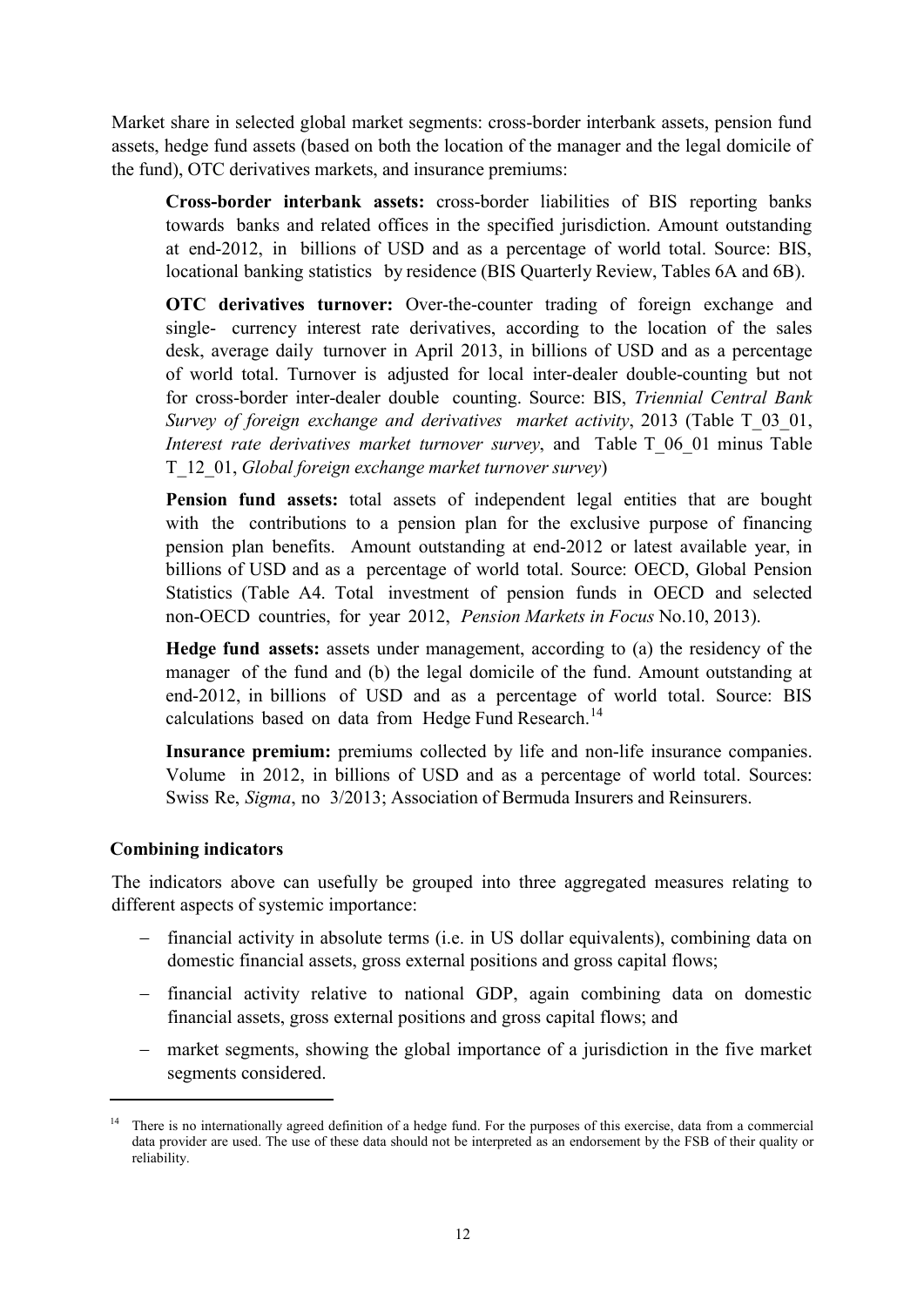The first two aggregates, on financial activity, relate to size and interconnectedness.<sup>[15](#page-12-0)</sup> However, they define systemic importance differently: when measured in absolute terms, the aggregate shows the importance of a jurisdiction's financial activity in the global financial system, whereas when measured relative to national GDP it shows the importance of financial activity to a specific jurisdiction. The third aggregate, on market segments, relates more to substitutability and captures systemic importance in specialised areas that might be masked by broad measures of financial activity.

The simplest way to combine the various indicators into these three aggregates, considering the mixing of stock and flow data, is to use ordinal rankings. A disadvantage of ordinal rankings is that they do not show quantities. Therefore, they do not help decide how many jurisdictions might truly be of systemic importance. That said, for the purposes of prioritizing jurisdictions for further evaluation by the FSB, ordinal rankings are adequate.

To construct the two aggregates of financial activity, domestic financial assets, gross external positions and gross capital flows are first ranked separately, and then for each jurisdiction an average rank is calculated. For market segments, the different segments are ranked separately, and then for each jurisdiction the highest rank from any of the segments is taken.<sup>[16](#page-12-1)</sup>

#### **Assessing degrees of financial importance**

-

Each of the three aggregates – financial activity in absolute terms, financial activity relative to national GDP, and market share in key segments – provides a different perspective on financial importance. While the importance of each for assessing the overall financial importance of a jurisdiction will be time-varying and state-dependent, and will reflect the purpose of the assessment, for the purposes of prioritising jurisdictions for further evaluation by the FSB, an objective and transparent method of combining the three aggregates is preferred.

One such method is to take the median of the three ranks. Use of the median takes account of all three measures while minimising distortions from outlying high or low rankings. In effect, greatest financial importance is attached to jurisdictions that are ranked highly in at least two of the three aggregates. A potential disadvantage of this measure is that a jurisdiction that is important in a single key market segment could be ignored. However, in practice such a jurisdiction is likely to specialise in financial business and, consequently, have a high level of financial market activity either in absolute terms or relative to national GDP.

<span id="page-12-0"></span><sup>&</sup>lt;sup>15</sup> The IMF, BIS and FSB report highlighted three dimensions that are helpful in identifying the systemic importance of markets and institutions: size (the volume of financial services provided by an individual component of the financial system), interconnectedness (linkages with other components of the system), and substitutability (the extent to which other components of the system can provide the same services in the event of a failure). By analogy, they will also be relevant in identifying the financial importance of jurisdictions.

<span id="page-12-1"></span><sup>&</sup>lt;sup>16</sup> Domestic financial assets, gross external positions and gross capital flows are all highly correlated. A simple average avoids any one of these indicators exerting a disproportionate influence over the aggregate measure of financial activity and, thereby, increases the robustness of the measure. On the other hand, the aggregate measure of importance in market segments is intended to identify jurisdictions that are systemically important in an individual segment, rather than in markets more broadly defined. For this purpose, it is better to use a measure based on the highest rank in any one segment rather than the average across segments.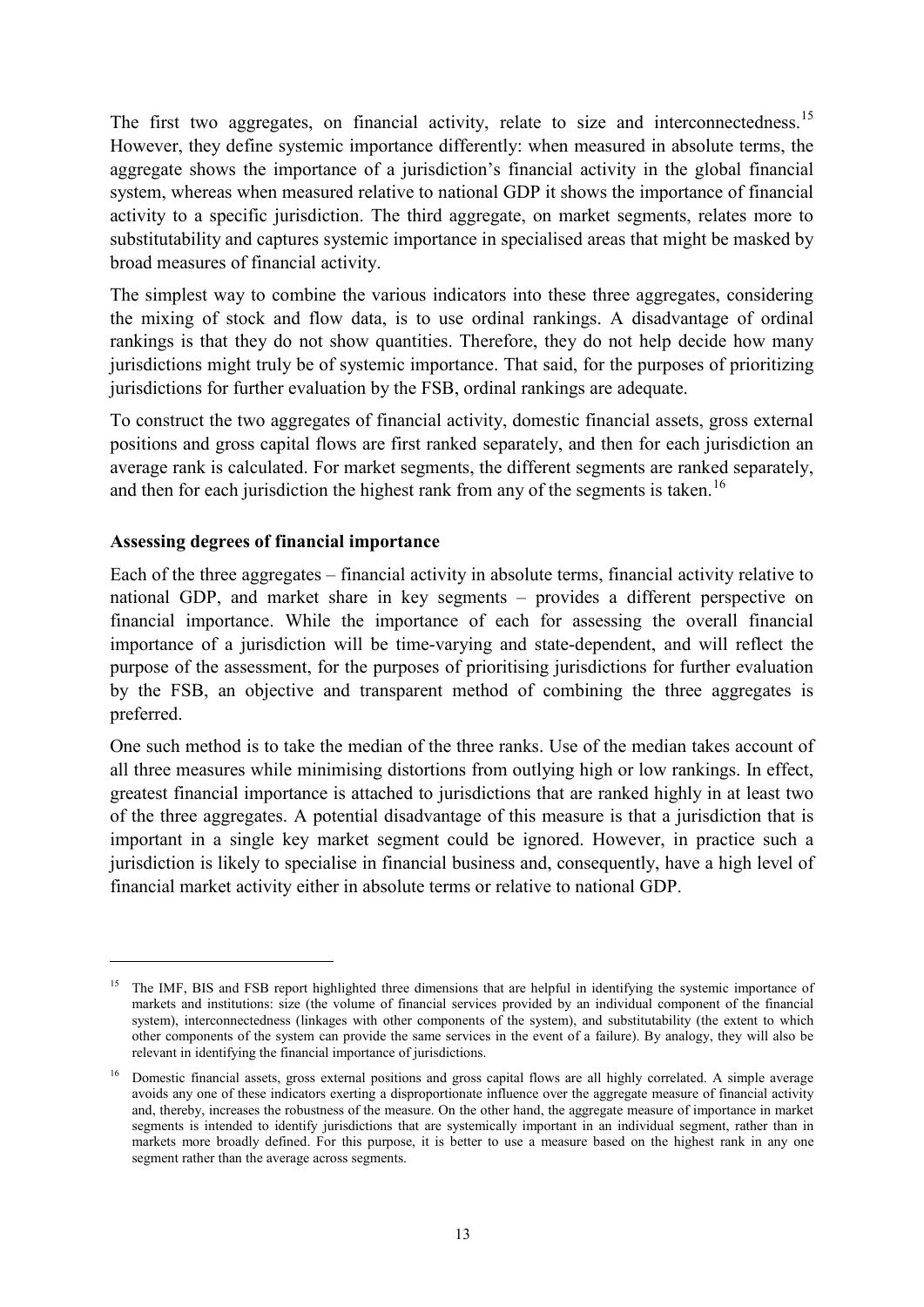# **Updated toolbox of possible measures to promote the implementation of international financial standards**

The list of measures below provides a menu of options for fostering adherence to international financial standards. Judgement will need to be applied by the FSB regarding which of the options below to apply and when, and by FSB member jurisdictions in the implementation. The appropriateness of each measure will depend on three factors:

- participation in the FSB evaluation process;
- the reasons for the areas of weakness identified; and
- progress in implementing recommendations for improving adherence.

#### **Policy dialogue and capacity-building**

International policy dialogue can assist jurisdictions in identifying reforms. Where needed, technical assistance could be provided to jurisdictions to build capacity to design and implement reforms:

- **Policy dialogue**: The IMF/World Bank assessment process and policy dialogue of the jurisdiction with the FSB, including through the dialogue with the expert team in drawing up the evaluation report, could help a jurisdiction to improve its adherence to information sharing and cooperation standards. Such dialogue can help to promote country ownership and can provide useful impetus for reform. Regular follow up can help to provide assistance to a jurisdiction in implementing the standards. The policy dialogue undertaken by standard setting bodies and regional groups of regulators, in particular as a follow-up to their peer review processes, could also contribute to improving adherence to the standards.
- **Technical assistance:** Technical assistance (including training and secondments) could be provided – by bilateral donors, national supervisors, standard-setting bodies, the IMF, multilateral development banks (including the World Bank), other international institutions, such as UN agencies, the Financial Stability Institute, and other training providers – to jurisdictions to help them implement relevant international standards.
- **Multilateral memoranda of understanding:** Jurisdictions can be encouraged to work with standard-setting bodies to fulfil the conditions for signature of MMoUs, thereby assisting them to raise adherence.
- **Letter to the Minister:** The Chair of the FSB, on behalf of all members, could send a letter to the Minister of Finance of a given jurisdiction to highlight the problems and emphasise the importance that the international community places on addressing weaknesses in adherence.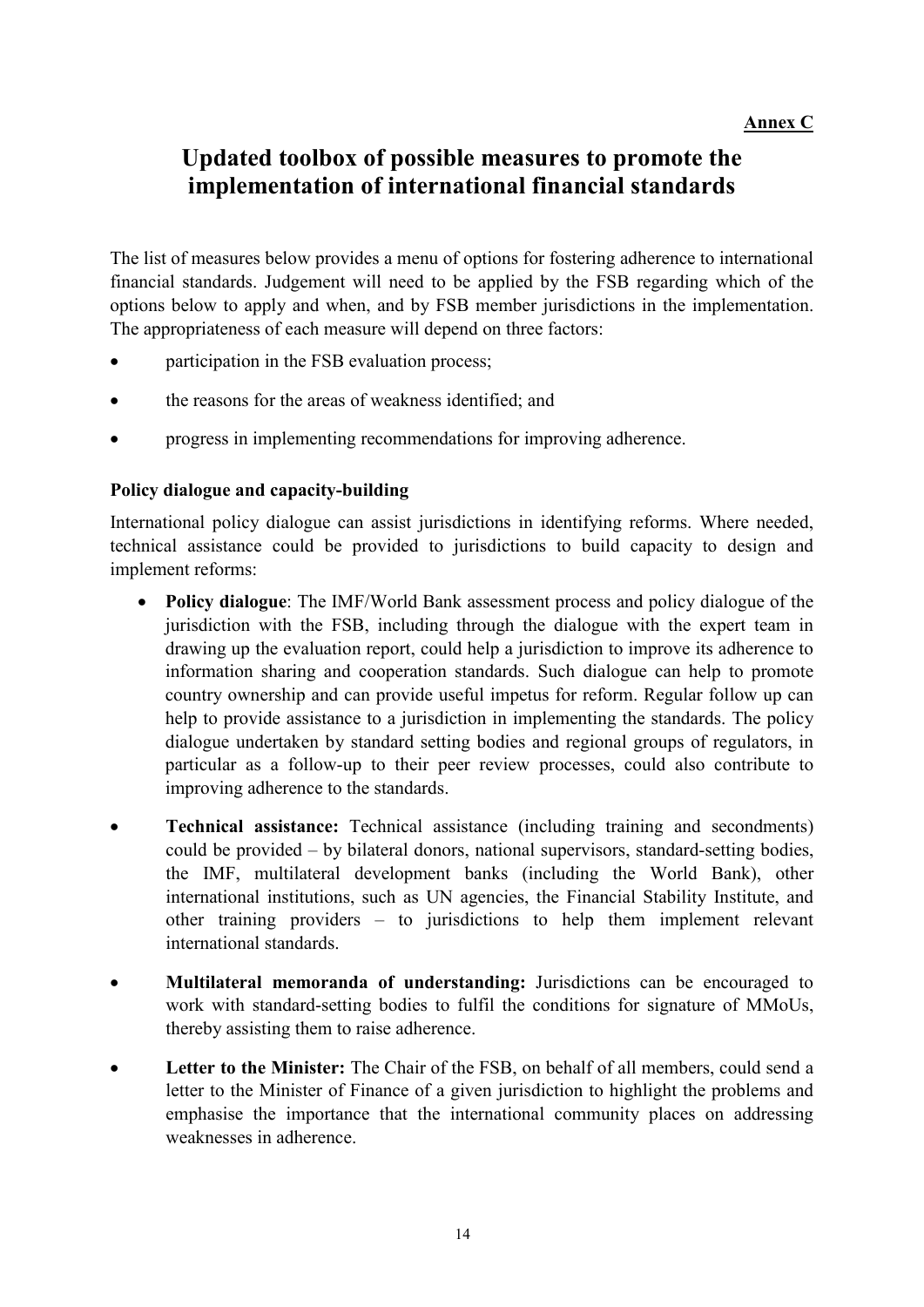• **Membership processes:** Adherence to standards could be taken into account as a condition for granting membership to international groupings (e.g., IOSCO, IAIS, BCBS, etc), or for certain aspects of membership, such as participation in working groups.[17](#page-14-0)

### **Market incentives**

The FSB could take the following measures to incentivise market participants to take account of a jurisdiction's adherence to standards in their lending and investment decisions, or to incorporate assessment grades directly in their pricing and allocation decisions.

- **Raise awareness about standards:** The FSB could reach out to rating agencies, global financial institutions and large institutional investors to educate them about its efforts to improve compliance with standards and to highlight the role that information on compliance can play when evaluating the riskiness of jurisdictions.
- **Highlighting compliant jurisdictions:** Information could be published by the FSB highlighting those jurisdictions that are in compliance with standards.
- **Market access:** Financial institutions' location in a jurisdiction that adheres to international standards could be considered as a positive factor by jurisdictions to consider in making market access determinations, in a manner consistent with prudential requirements and trade, investment and other international obligations. For example, supervisors in jurisdictions could consider, as a positive factor, the fact that a jurisdiction adheres to international standards when evaluating applications for licences from financial institutions in that particular jurisdiction.
- **List of non-cooperative jurisdictions:** If other measures are not making sufficient progress, the jurisdiction could be included on a published list of non-cooperative jurisdictions.

### **Non-cooperative jurisdictions**

-

After a jurisdiction is listed as non-cooperative, the following measures could be appropriate to safeguard the global financial system and to apply additional pressure to improve jurisdictions' adherence. In particular, if one year after the approval of the evaluation report by the Plenary a jurisdiction has not made sufficient progress towards adherence, then the FSB could call upon its members to take further measures. The implementation of measures by FSB member jurisdictions will rely on their existing regulatory and supervisory frameworks, which generally provide a range of tools from among those listed below to address increased risks that would be associated with the NCJ status. The relevant national authorities will need to exercise judgement and their decision whether to apply any measure will generally be based on a case-by-case analysis of the relevant circumstances, in light of

<span id="page-14-0"></span><sup>&</sup>lt;sup>17</sup> IOSCO already applies this measure. Applicants to become Ordinary members of IOSCO are required to apply to become signatories to the IOSCO MMoU and to sign the IOSCO MMoU as a condition for being accepted as Ordinary members of IOSCO. Securities regulators which are not signatories to the MMoU are permitted to apply for Associate membership, this category of membership does not entitle holders to attend IOSCO committees or to vote. In addition, IOSCO has progressively introduced a series of measures in respect of those Ordinary members who are not yet signatories to remove their rights to vote and to participate in IOSCO committees.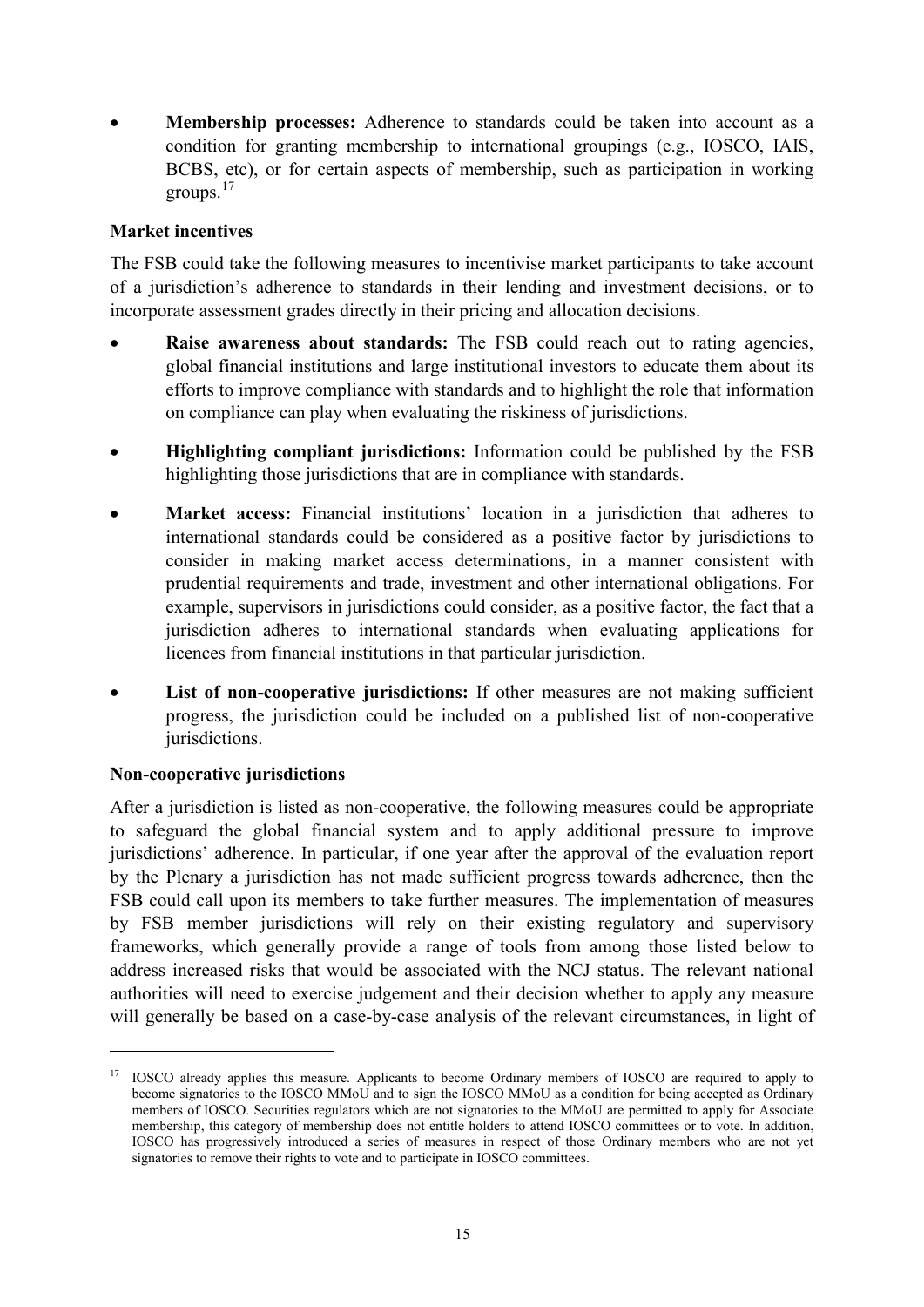their respective statutory mandates. The implementation of any such measures will be subject to any legal constraints that member jurisdictions might face in applying the following measures, including under international trade agreements or other international commitments, as well as "prudential carve out" provisions under these commitments, which permit jurisdictions to impose restrictions for prudential reasons, such as ensuring the integrity and stability of the financial system.

Before issuing a call upon its members, the FSB would inform the non-cooperative jurisdiction of the measures that are being envisaged and of the steps that the non-cooperative jurisdiction should take to prevent or suspend the application of the measures.

In the paragraphs below, "non-cooperative jurisdictions" (NCJs) refer to jurisdictions that are publicly listed as non-cooperative by the FSB.

**Progress reports:** Publication of jurisdictions' progress in implementing their action plan to adhere to the relevant international standards could be made on the basis of the evaluation process.

**Suspension of membership privileges:** NCJs could be suspended from participating in the FSB and other bodies.

**Participation in colleges and crisis management groups**: Home country supervisors could exclude authorities from NCJs from participating in supervisory colleges or crisis management groups, in particular where they assess that these authorities would not meet adequate confidentiality requirements, and/or would not have the capacity to cooperate.

**Advisory letter to financial institutions:** An advisory could be published to serve as a warning letter to financial institutions to be careful in conducting business in the identified NCJ.

**Increased regulatory requirements on financial institutions:** Increased "know-yourcustomer" obligations could be applied for financial institutions doing business with individuals or legal entities established or registered in NCJs. This could apply in particular to the operations of financial institutions in NCJs, or for their operations with financial institutions in NCJs, where the quality of "know-your-customer" standards and practices in the NCJ is unknown or insufficient, leading to higher risks.

Also, increased reporting requirements could be applied for financial institutions doing business with individuals or legal entities established or registered in NCJs. The increased reporting could for instance include:

- Reporting to the supervisor of the activities of the financial institution in the NCJ
- Reporting to the supervisor or other competent authority of individual transactions with counterparties in NCJs, especially where increased risks are associated with these counterparties or transactions because of the NCJ status.